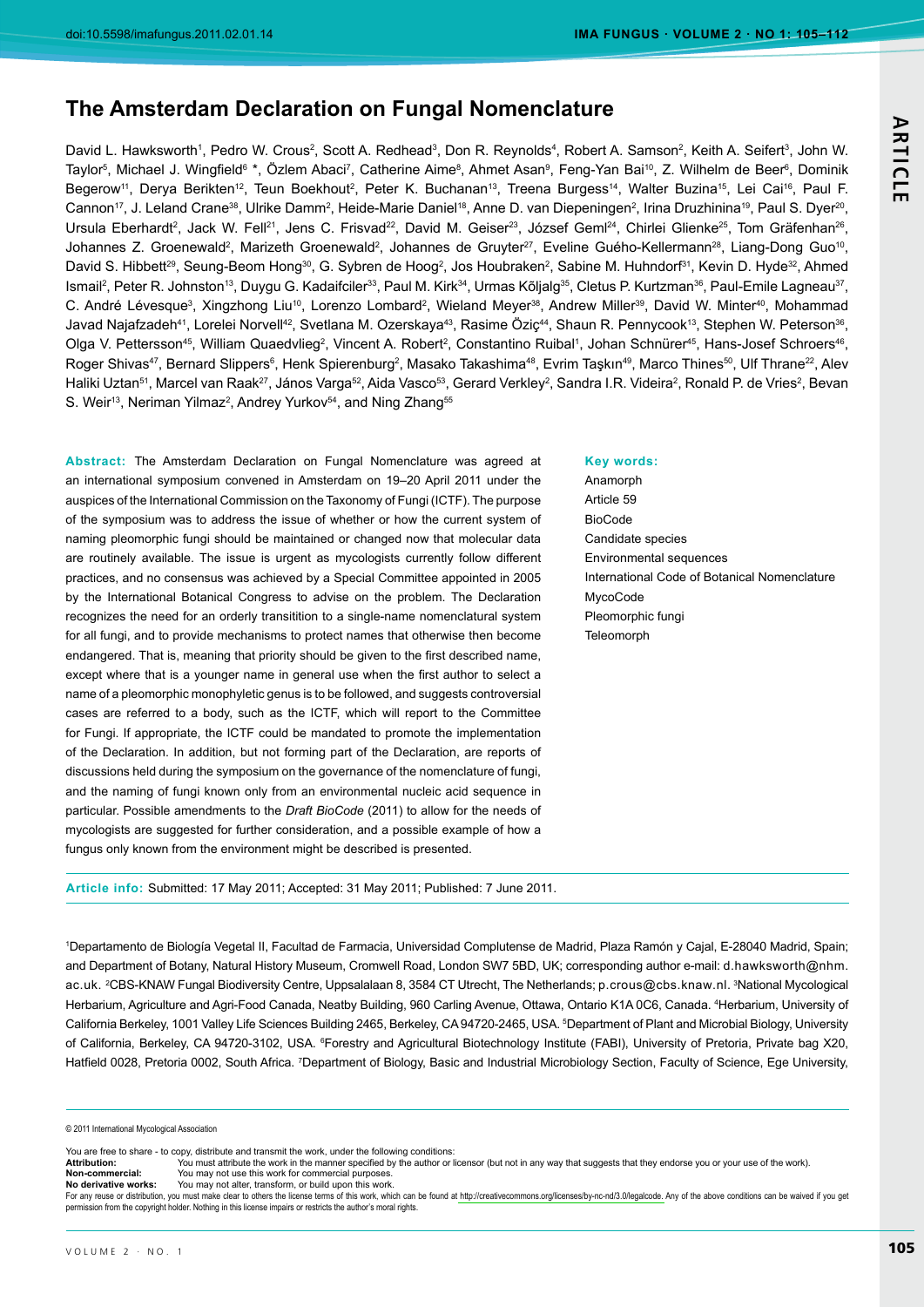#### **Hawksworth** *et al***.**

Izmir, Turkey. <sup>8</sup>Department of Plant Pathology and Crop Physiology, Louisiana State University, Agricultural Center, 302 Life Sciences Building, Baton Rouge, LA 70803, USA. <sup>9</sup>Department of Biology, Trakya University, 22030 Edirne, Turkey. <sup>10</sup>State Key Laboratory of Mycology, Institute of Microbiology, Chinese Academy of Sciences, No.3, 1st Beichen West Road, Chaoyang District, Beijing 100101, China. <sup>11</sup>AG Geobotanik, Ruhr-Universität Bochum, Universitätsstraße 150, D-44780 Bochum, Germany. 12Department of Biology, Anadolu University, TR-26470 Eskisehir, Turkey. <sup>13</sup>Landcare Research, Private Bag 92170, Auckland 1142, New Zealand. <sup>14</sup>School of Biological Sciences and Biotechnology, Murdoch University. South St, Perth, 6150, Australia. <sup>15</sup>Institute of Hygiene, Microbiology and Environmental Medicine, Medical University Graz, Universitaetsplatz 4, A 8010 Graz, Austria. <sup>16</sup>Key Laboratory of Systematic Mycology & Lichenology, Institute of Microbiology, Chinese Academy of Sciences, No.10, North 4<sup>th</sup> Ring Road West (BeiSiHuanXiLu), HaiDian District, Beijing 100190, China. <sup>17</sup>CABI Europe – UK and Royal Botanic Gardens Kew, Jodrell Laboratory, Royal Botanic Gardens, Kew, Richmond, Surrey TW9 3AB, UK. <sup>18</sup>BCCM/MUCL, Earth and Life Institute, Applied Microbiology, Mycology, Université catholique de Louvain, Croix du Sud 3, bte 6, B-1348 Louvain-la-Neuve, Belgium. <sup>19</sup>Area Gene Technology and Applied Biochemistry, Institute of Chemical Engineering, Vienna University of Technology, 1060 Vienna, Austria. <sup>20</sup>School of Biology, University of Nottingham, University Park, Nottingham NG7 2RD, UK. <sup>21</sup>RSMAS/University of Miami, 4600 Rickenbacker Causeway, Key Biscayne, Fl 33149, USA. <sup>22</sup>Center for Microbial Biotechnology, Department of Systems Biology, Technical University of Denmark, Søltofts Plads B. 221, DK-2800 Kgs. Lyngby, Denmark. <sup>23</sup>Fusarium Research Center, Department of Plant Pathology, The Pennsylvania State University, University Park, Pennsylvania, PA 16802, USA. <sup>24</sup>National Herbarium of the Netherlands, Netherlands Centre for Biodiversity Naturalis, Leiden University, P.O. Box 9514, Einsteinweg 2, 2300 RA Leiden, The Netherlands. <sup>25</sup>Departament of Genetics, Federal University of Parana Curitiba – Brazil, PO Box 19071, 815310990 Brazil. <sup>26</sup>Grain Research Laboratory, Canadian Grain Commission, 1404-303 Main Street, Winnipeg, Manitoba R3C 3G8, Canada. <sup>27</sup>Plant Protection Service, P.O. Box 9102, 6700 HC Wageningen, The Netherlands. <sup>28</sup>5 Rue de la Huchette, 61400 Mauves sur Huisne, France. <sup>29</sup>Biology Department, Clark University, Worcester, MA 01610, USA. <sup>30</sup>National Academy of Agricultural Science, Suwon, 441-707, Korea. <sup>31</sup>Department of Botany, The Field Museum, 400 South Lake Shore Drive, Chicago, IL 60605-2496, USA. <sup>32</sup>PO Box 58, Bandoo Post Office, Muang, Chiang Rai 57100, Thailand. <sup>33</sup>Department of Biology, Faculty of Science, Istanbul University, 34134 Vezneciler-Istanbul, Turkey. 34CABI - Europe, Bakeham Lane, Egham, Surrey TW20 9TY, UK. <sup>35</sup>Institute of Ecology and Earth Sciences, University of Tartu, 40 Lai Street, EE-51005 Tartu, Estonia. <sup>36</sup>National Center for Agricultural Utilization Research, ARS, USDA, 1815 North University Street, Peoria, IL 61604-3999 USA. <sup>37</sup>Regional Association for Health and Animal Identification, Drève du Prophète 2, B-7000 Mons, Belgium. <sup>38</sup>Molecular Mycology Research Laboratory, Westmead Millennium Institute, Sydney Medical School -Westmead, University of Sydney Centre for Infectious Diseases and Microbiology, ICPMR, Level 3, Room 3114A, Darcy Road, Westmead Hospital, Westmead, NSW 2145, Australia. <sup>39</sup>Illinois Natural History Survey, University of Illinois, 1816 South Oak Street, Champaign, IL 61820-6970, USA. 40Cybertruffle, 4 Esk Terrace, Whitby, North Yorkshire YO21 1PA, UK; CAB InternationaI, Bakeham Lane, Egham, Surrey, TW20 9TY, UK. 41Mashhad University of Medical Sciences, Mashhad, Iran. 426720 NW Skyline Boulevard, Portland, OR 97229-1309, USA. 43All-Russian Collection of Microorganisms, G.K.Skryabin Institute of Biochemistry and Physiology of Microorganisms, Prospect Nauki 5, Pushchino, Russia 142290. 44Department of Biology, Faculty of Science, Anadolu University, TR-26470 Eskişehir, Turkey. <sup>45</sup>Department of Microbiology, Uppsala Biocenter, Swedish University of Agricultural Sciences, P.O. Box 7025, SE-750 07, Uppsala, Sweden. <sup>46</sup>Agricultural Institute of Slovenia, Hacquetova 17, 1000 Ljubljana, Slovenia. 47Plant Pathology Herbarium (BRIP), Ecosciences Precinct, Department of Employment, Economic Development and Innovation, 41 Boggo Road, Dutton Park, Qld 4102, Australia. <sup>48</sup>Japan Collection of Microorganisms, RIKEN BioResource Center, 2-1 Hirosawa, Wako, Saitama 351-0198, Japan. <sup>49</sup>Biology Department, Faculty of Arts and Sciences, Celal Bayar University, 45140 Muradiye /Manisa, Turkey. 50Biodiversity and Climate Research Centre (BiK-F), Senckenberganlage 25, D-60325 Frankfurt (Main), Germany; and Institute of Ecology, Evolution and Diversity, Goethe University, Siesmayerstrasse 70, D-60323 Frankfurt (Main), Germany. <sup>51</sup>Basic and Industrial Microbiology Section, Biology Department, Ege University, Bornova/Izmir, Turkey. <sup>52</sup>Department of Microbiology, Faculty of Science and Informatics, University of Szeged, H-6726 Szeged, Közép fasor 52, Hungary. 53Laboratorio de Taxonomía y Ecología de Hongos, Instituto de Biología, Facultad de Ciencias Exactas y Naturales, Universidad de Antioquia, A.A.1226 Medellín, Colombia. 54AG Geobotanik, Ruhr-Universität Bochum, Universitätsstraße 150, 44780 Bochum, Germany. <sup>55</sup>Department of Plant Biology and Pathology, Rutgers University, 59 Dudley Road, New Brunswick, NJ 08901, USA.

\*The first eight authors undertook the finalization of this text, taking into account comments and suggestions from the others listed here.

## **BACKGROUND**

The International Code of Botanical Nomenclature (ICBN) and its predecessors<sup>1</sup> have regulated the nomenclature of fungi since 1867. The ICBN is now revised at each six-yearly International Botanical Congress. The ICBN currently in force is that adopted at the Vienna Congress in 2005 (McNeill *et al*. 2006), and published proposals to further modify the ICBN will be voted on at the XVIII<sup>th</sup> Congress in Melbourne in July 2011 (McNeill & Turland 2011). The ICBN includes several special provisions for aspects of the nomenclature of fungi. Amongst those provisions, that permitting the separate naming of different morphs of the same species in nonlichenized ascomycetes (*Ascomycota*) and basidiomycetes (*Basidiomycota*), has been a cause of on-going controversy and passionate debates between mycologists, and also of nomenclatural instability – for over 80 years. Aspects of the early history of the problem are summarized by Weresub & Pirozynski (1979).

The instability in fungal names as a consequence of these provisions has arisen because of the periodic major changes

<sup>1</sup> *The International Rules of Nomenclature* ([1905]–1935), the *American Code of Botanical Nomenclature* (1907), and the *Lois de la Nomenclature Botanique* (1867).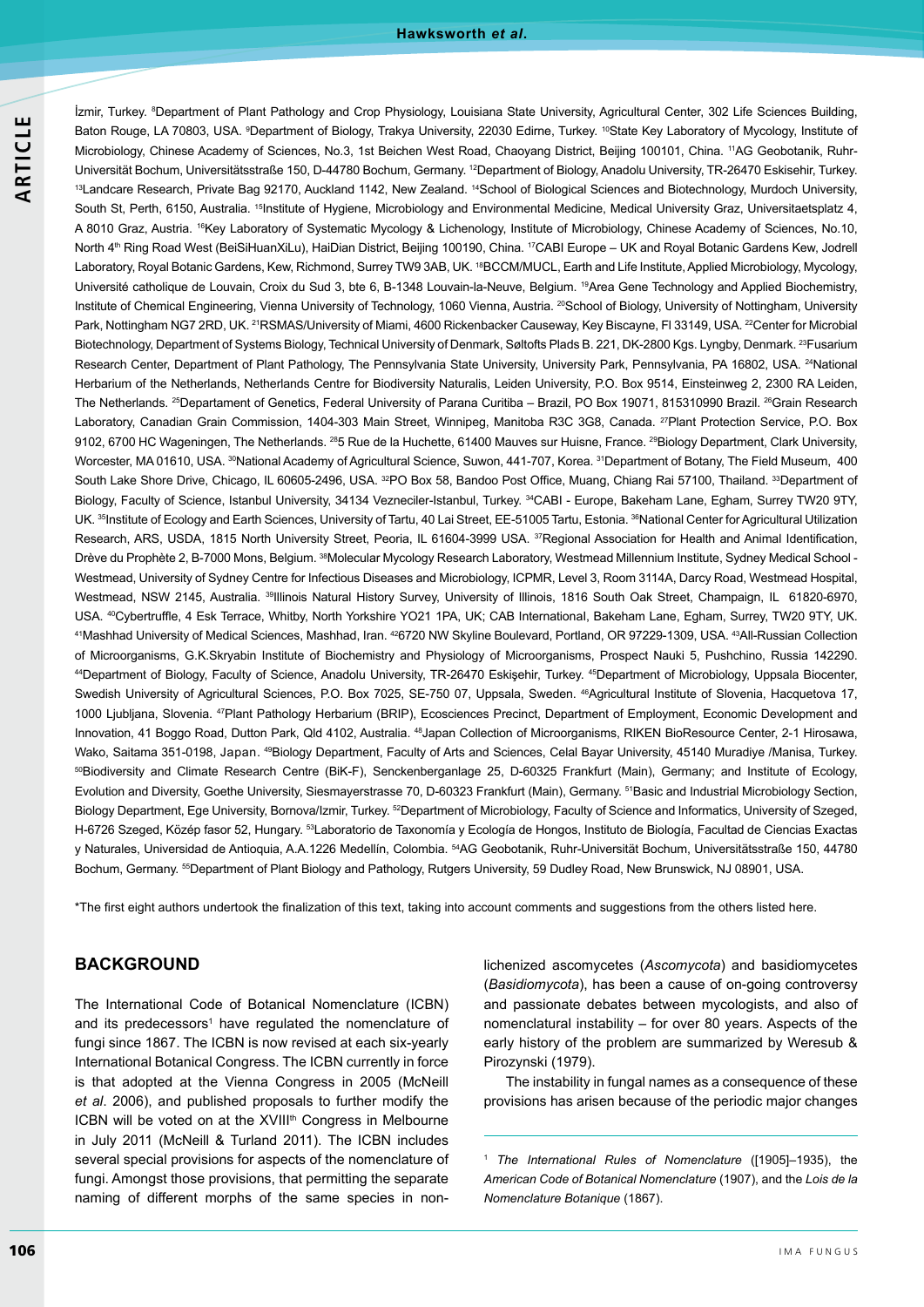in the ICBN and dissatisfied mycologists who do not follow the prescribed rules. With authors implementing the rules in different ways, the situation had become so unsatisfactory by the 1970s that a committee to investigate the matter was appointed under the auspices of the Nomenclatural Secretariat of the International Mycological Association (IMA). The resultant proposals, endorsed by the 2<sup>nd</sup> International Mycological Congress (IMC2) in Tampa (FL) in 1977 (Van Warmelo 1979) and adopted at the subsequent International Botanical Congress (IBC) in Sydney in 1981, simplified the system then in force. However, as anticipated by Hawksworth & Sutton (1974), this action led to numerous changes in names in economically important groups of fungi, some of which have never been adopted by those working with these organisms in applied fields. Many mycologists remained dissatisfied and frustrated with the changes.

As molecular data became available in the early 1990s (Ozerskaya *et al.* 2010), the need for reinterpreting Art. 59 of the ICBN, which permits the dual nomenclature of pleomorphic fungi, became apparent. At that time even the option of deleting the special provisions allowing for alternate names for fungi was floated (Reynolds & Taylor 1991, 1992). However, an international symposium convened in Newport (OR) in August 1992 to consider the matter further remained conservative and failed to reach a consensus on the substantive issues (Reynolds & Taylor 1993). The matter was revisited at a symposium during the XVI<sup>th</sup> IBC in St Louis (MO) in 1999 and a workshop at the  $IX<sup>th</sup>$  IUMS Congress of Mycology in Sydney the same year (Seifert *et al.* 2000), leading to a well-attended debate at IMC7 in Oslo in 2002 where 84 voted for a one name for one fungus system, and 121 against (Seifert 2003). As molecular data accumulation accelerated, so did the desire for change. Rossman & Samuels (2005) went so far as to propose deletion of the pertinent Article, Art. 59, a suggestion strongly opposed by Gams (2005), while Hawksworth (2005) suggested limitation and future prohibition. The 2005 Vienna IBC introduced the concept of a special kind of typification using teleomorphs and established a Special Committee to report on the matter. In the meantime the desire for change was increasing; 84 % of those voting at three different mycological meetings in Baton Rouge (USA), St Petersburg (Russia), and Léon (Spain) favoured having only one name for each fungus (Hawksworth 2007).

The results of a questionnaire circulated at IMC9 in Edinburgh in 2010, revealed 73 % favouring a progressive movement to one name for each fungus, and 58 % favouring deletion of Art. 59, provided that retroactive invalidation of existing names was avoided (Norvell *et al.* 2010). The Special Committee appointed in 2005, however, failed to reach consensus, with 21 % supporting deletion of the Article in its entirety, 16.5 % for returning to the St Louis Code of 1999, and 62.5 % for continuing work on modifications of the Article (Redhead 2010a). The Secretary of that Committee independently published proposals (primarily based on those of Hawksworth 2005), for modification to move the situation forward (Redhead 2010b), while alternative formal proposals

were made (Gams *et al.* 2010). Although ultimately the Committee for Fungi (Norvell 2011) and the Special Committee (cf. McNeill & Turland 2011) supported the complicated patches to Art. 59 (Redhead 2010b), few mycologists are expected to understand fully the intricacies of a further modified Art. 59 following decades of repeated change.

This lack of consensus leaves the issue in an unacceptable state which is urgently in need of resolution. Impatient with the current situation, different mycologists are increasingly operating as they consider most appropriate, with many ignoring the current ICBN. Indeed, contributors to one recent single multi-authored work followed *five* different practices in the various chapters (Rossman & Seifert 2011). The situation needs to be addressed now to give guidance to mycologists as how to proceed over the short term. However, while the nomenclature of fungi continues to be covered under the ICBN, if changes are not made at the upcoming XVIII<sup>th</sup> IBC in Melbourne in July 2011, there will be no opportunity to make any formal change until the XIX<sup>th</sup> IBC in Beijing in 2017 – and possibly those would not become effective until 2019. Furthermore, even if changes are made, more could be expected in the following cycle. Increasing numbers of mycologists will continue to ignore, or personally interpret the current rules. If this matter is allowed merely to drift, uncertainty and confusion will inevitably increase and be compounded. This will be to the detriment not only of mycologists but of all users of fungal names. Recognizing the imperative for action at the 2011 Congress, the International Commission on the Taxonomy of Fungi (ICTF) encouraged the CBS-KNAW Fungal Biodiversity Centre to select the topic for a special symposium they were planning. The result was the international symposium on "One Fungus = One Name (1F = 1N)" held in the rooms of the Royal Netherlands Academy of Arts and Sciences (Koninklijke Nederlandse Akademie van Wetenschappen) on 19–20 April 2011. The symposium was attended by 90 mycologists from 23 countries.

Following presentations on the problems in naming a wide range of fungi of economic and medical importance under the current rules and after open discussion, the following Declaration was made, with only three dissenting. This Declaration is presented here also with the support of several mycologists who though unable to attend the Amsterdam meeting learned of its development from colleagues, and whose names are now included amongst the list of authors.

In addition to the Declaration, there was considerable discussion and some proposals made on aspects of fungal nomenclature other than those concerned with the naming of pleomorphic fungi. These included the governance of fungal nomenclature and the need to develop a method of recognizing fungi only known from environmental nucleic acid sequences. The key points and suggestions made on these and some additional minor matters are summarized following the Declaration. However, there were considerable differences of opinion on these two matters. We stress that they are independent from the Declaration, do not reflect the views of all of us, and present them here only as a record and to provide material to be considered in future arenas.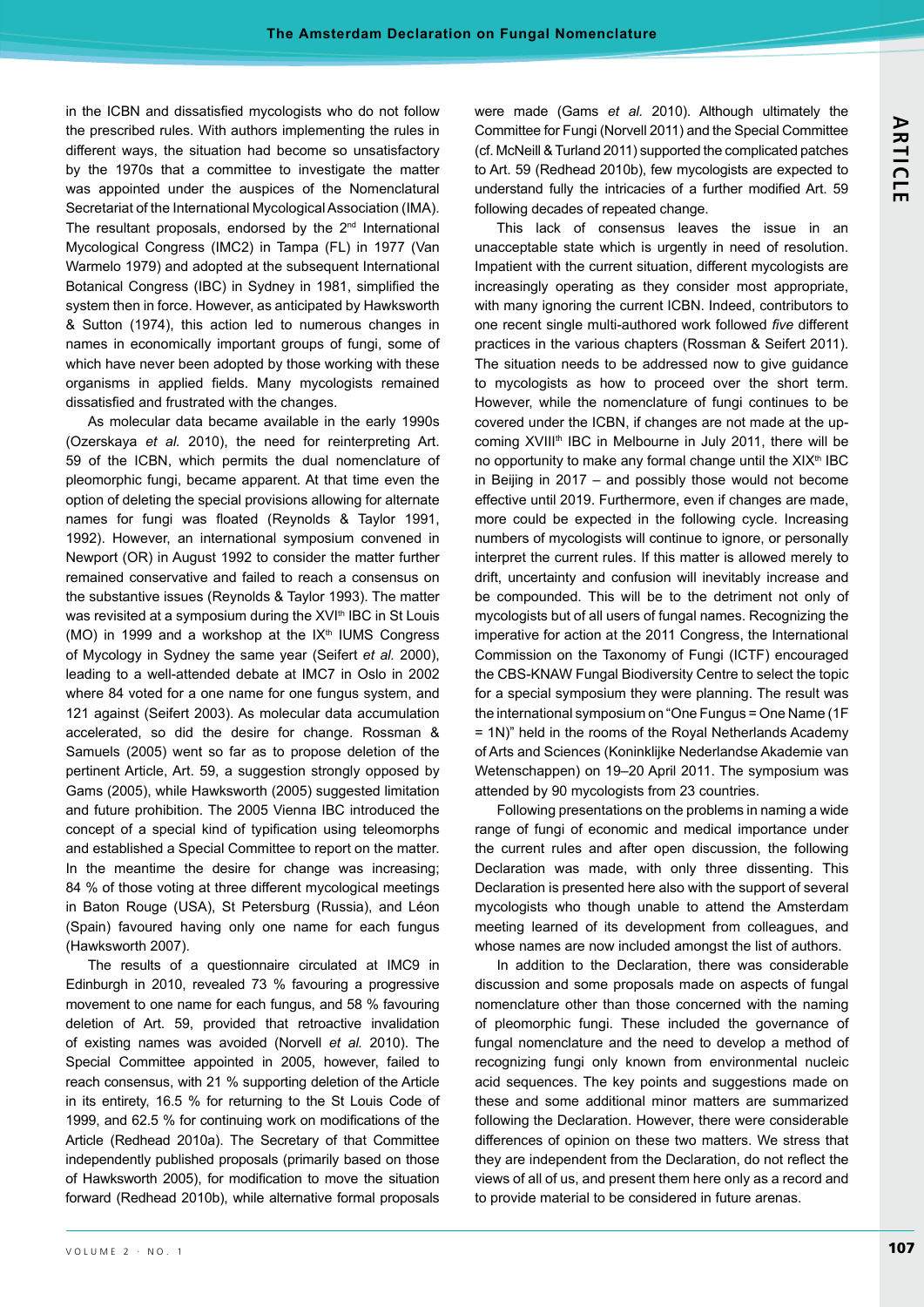### **THE AMSTERDAM DECLARATION ON FUNGAL NOMENCLATURE**

*Enacted in Amsterdam, 20 April 2011*

#### **One Fungus = One Name**

**Recognizing** the desire of mycologists to progress to a system of adopting one name for each fungal species expressed at the 9<sup>th</sup> International Mycological Congress in 2010,

**noting** the proposals so far made to that end, and

**considering** the urgent need for mycologists to have immediate guidance on this matter, as articulated following the "One Fungus = One Name" symposium held in Amsterdam, The Netherlands, on 19-20 April 2011, which was convened under the auspices of the International Committee on the Taxonomy of Fungi (ICTF), we, authors of this paper

**recommend** the following steps for the orderly transition towards a single-name nomenclatural system for all fungi.

1. **Follow**, except when it is contrary to the items listed below, the rules of the International Code of Botanical Nomenclature (ICBN) until such time as mycological nomenclature is governed by a unified *BioCode*, or by a code specifically implemented for fungi.

2. **Remember**that following the ICBN (2006):(a)legitimately and validly published names of monomorphic fungi, whether anamorphic or teleomorphic, can be transferred to any other validly published legitimate generic name and remain nomenclaturally legitimate (if not contrary to other provisions); and (b) that it is possible under the ICBN to epitypify (teleotypify) names with an anamorphic type by material exhibiting the teleomorph.

- <sup>2</sup> See Hawksworth *et al*. (2010) for further information on the proposals to be voted on at the IBC in Melbourne in July 2011.
- <sup>3</sup> See Redhead (2010b) for the detailed proposal made.

3. **Refrain** from proposing new names for newly discovered morphs of validly published and legitimately named species, and where necessary refer to the newly discovered morphs by an informal cross reference name in lower case Roman type, e.g. *Niesslia exilis* (monocillium-morph), *Aspergillus fumigatus* (neosartorya-morph).

4. **Follow** the Principle of Priority of publication of the ICBN when selecting the generic name to adopt. This means that authors should choose the oldest generic name, irrespective of whether it is typified by a species name with a teleomorphic or an anamorphic type, except where the younger generic name is far better known (in cases of doubt the appropriately mandated body should be consulted).

5. **Follow** the author(s), or working groups of mycologists, who first choose the generic name to be adopted. Authors should consider it mandatory to register the choice in a recognized repository, as proposed for scientific names of fungi (e.g. *Index Fungorum, MycoBank*)2 , and then be followed. However, in cases where the first selection appears not to be in the interests of most users of fungal names, a case to overturn the choice may be submitted to the appropriately mandated international body.

6. **Encourage** individuals, or working groups of mycologists, to prepare lists of names to be preferentially used for any groups of fungi to be published (e.g. in *Mycotaxon, IMA Fungus,* or monographs), for endorsement by the ICTF or one of its Subcommissions.

In addition we **encourage** the enactment of appropriate changes in the ICBN, or any future code governing the nomenclature of fungi, to accommodate these practices. We also **endorse** the proposal already made to declare simultaneously published anamorph-typified and teleomorph-typified names for a species illegitimate after 1 January 2013<sup>3</sup>.

*Note*: The meeting felt that the ICTF, and its Subcommissions where established, was probably the most "appropriately mandated body" for this task. It could then report its decisions to the Committee for Fungi for formal adoption under the ICBN.

The views expressed in the above Declaration were subsequently endorsed by majority votes of the International Mycological Association (Executive Committee), International Commission on the Taxonomy of Fungi, Nomenclature Committee for Fungi, International Society for Fungal Conservation (Council), European Mycological Association (Council), and the African Mycological Association. This endorsement relates only to the Declaration enclosed in this box.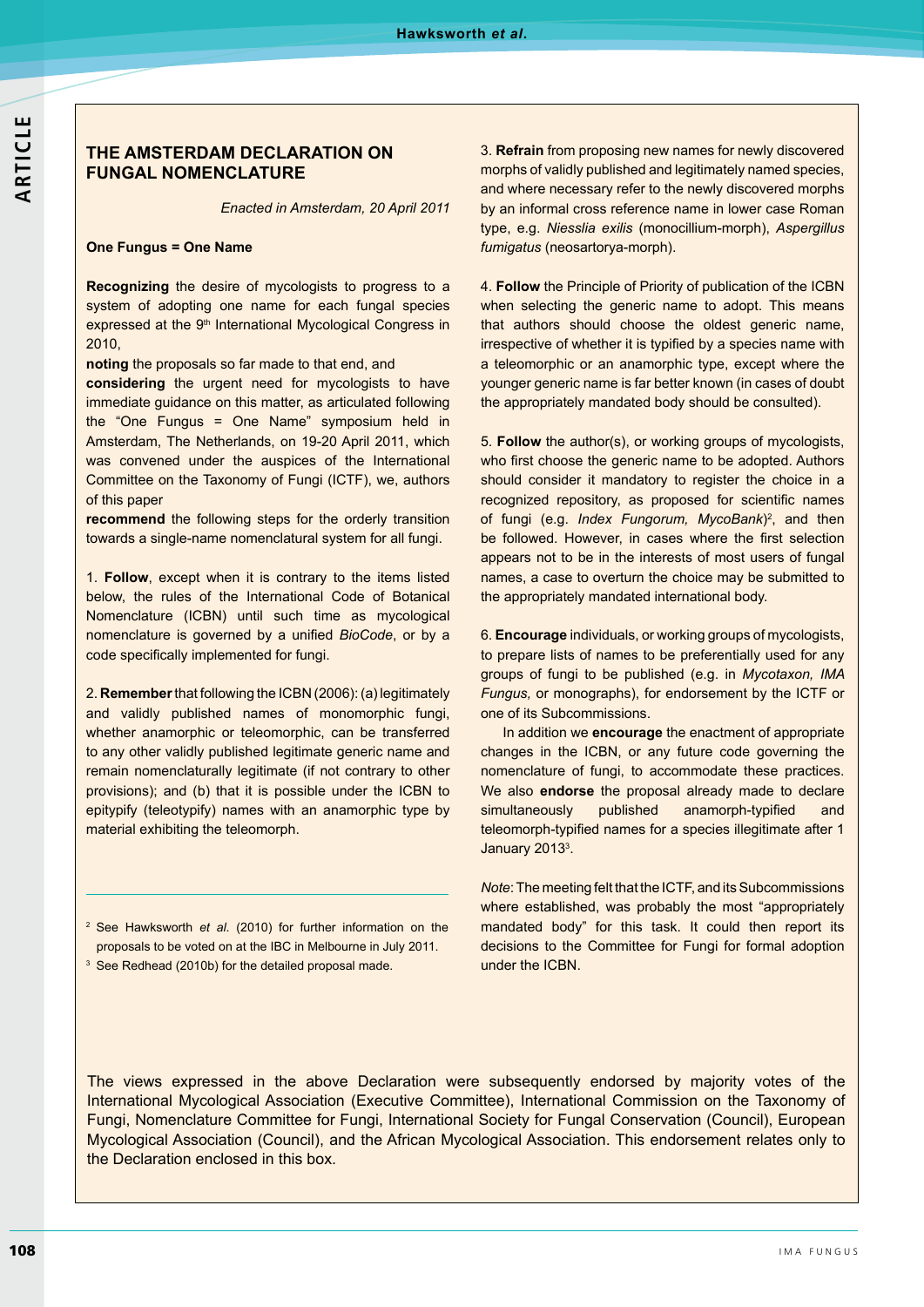### **THE GOVERNANCE OF FUNGAL NOMENCLATURE**

Although not formally on the agenda for the Amsterdam symposium, the participants were also strongly in favour of increased autonomy for the governance of fungal nomenclature. IMC9 approved the proposals already made (Hawksworth *et al*. 2009) to continue the current practice of dealing with the nomenclature of fungi within the ICBN, but with the transfer of decision-making on matters solely related to fungi from International Botanical Congresses to International Mycological Congresses (Norvell *et al*. 2010).

Subsequent to IMC9, a new version of the *BioCode* was released, the *Draft BioCode* (2011) (Greuter *et al*. 2011), which it is envisaged will eventually oversee the naming of organisms of all kinds. There was strong support at the symposium for the view that the *BioCode* model provided a satisfactory framework for the future governance of fungal nomenclature, and that mycologists should contribute to its development. Also, if the finalization and implementation of the *BioCode* became protracted, and the idea of a *MycoCode* independent from the ICBN came to be supported by mycologists as a whole, that could be based on the new *BioCode* model.

In order to suit the needs of mycologists, a *MycoCode* would need to define the scope of organisms considered to be *Fungi* and other organisms studied by mycologists. The participants recommended that the appropriately mandated body propose amendments to the *Draft BioCode* (2011) to accommodate the needs of mycologists in relation to: (1) the naming of pleomorphic fungi (as proposed in the Declaration above); (2) the operation of electronic repositories of key nomenclatural information (e.g. *Index Fungorum, MycoBank*); and (3) the naming of environmental sequences or taxa distinguished only by nucleic acid sequences. In the event that the *BioCode* does not progress towards implementation by the end of 2012 or fails to accommodate the requirements of mycologists, and especially if the International Botanical Congress does not agree to the changes supported at IMC9, the meeting further recommended that mycologists consider developing a *MycoCode* based on the *Draft BioCode* (2011) for approval by the IMA through an e-mail ballot of its members.

Drafts for two possible paragraphs for the *Draft BioCode* (2011), or for a possible future *MycoCode* were, however, agreed:

### (1) *To define fungi*

Fungi are defined to include the monophyletic kingdom *Fungi* and other groups of organisms traditionally studied by mycologists, including *Dictyosteliomycota, Myxogasteromycota, Protosteliomycota, Acrasiomycota, Labyrinthulomycota, Oomycota*, and *Plasmodiophoromycota*. *Microsporidia* under the *BioCode* would maintain names that were assigned under the International Code of Zoological Nomenclature (ICZN).

#### (2) *To revise Article 31 Notes*

*Note 1*. Fungi that bear more than one name due to their pleomorphy shall be known by one name. In selecting the name to represent fungi that bear more than one name, attention should be given to priority, regardless of the morph named, except where a name other than the oldest one is far more widely recognized.

*Note 2.* Where a pleomorphic fungus bears just one name, proposals to provide new names for other morphs are prohibited.

*Note 3.* It is emphasized that, as in the ICBN (2006) and the *Draft BioCode* (2011): (a) legitimately and validly published names of monomorphic fungi, whether anamorph-typified or teleomorph-typified, can be transferred to any other legitimately and validly published generic name and remain nomenclaturally legitimate and valid; that (b) it is possible under the *BioCode* to epitypify (teleomorphic) names with an anamorphic type by material exhibiting the teleomorph; and that (c) if, in the opinion of mycologists, a poor choice is made for the name to represent a pleomorphic fungus previously bearing more than one name, the option remains to submit a case to overturn the choice to the appropriately mandated international body.

### **ENVIRONMENTAL SEQUENCE DATA**

The need to provide an internationally agreed method of referring to fungi only known from environmental nucleic acid sequences, and not from preserved specimens or cultures was repeatedly mentioned during the symposium. However, while there was no consensus at the symposium as to how best this task should be done, it was felt that consideration should be given to the naming of fungi known from environmental nucleic acid sequences in the revision of the *Draft BioCode* (2011) or an eventual *MycoCode*. Possible criteria, previously advanced by Hibbett *et al*. (2011), were commended by John Taylor to provide for the naming of a fungus known only through the sequencing of nucleic acids from environmental samples, commonly known as a Molecular Operational Taxonomic Unit (MOTU). These were modified in subsequent exchanges and the following have been suggested as minimum criteria required for naming a fungus known only from nucleic acid sequence:

(1) The genetic marker used must be or include the barcode standard designated for *Fungi*.

(2) Representation by at least two full-length sequences of the genomic regions, each of which is derived from independent studies, with one sequence designated as the reference sequence; the use of genomic regions in addition to the barcode standard is encouraged.

(3) A published phylogenetic analysis demonstrating monophyly, and considering all relevant, publicly available sequences retrieved using BLAST or a similar method.

(4) The application of chimera checking software and other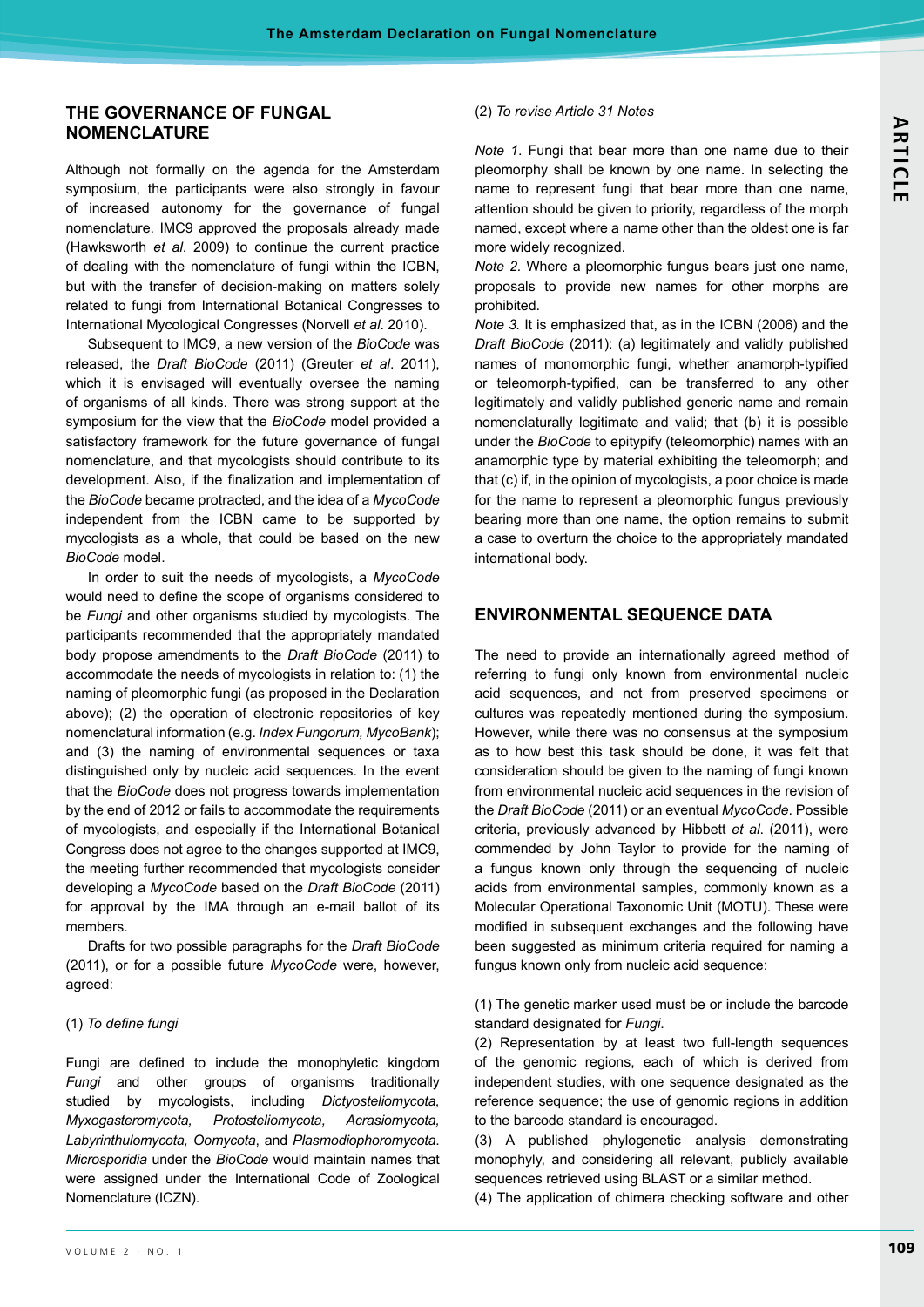#### quality-control measures.

(5) Provision of locality data (including GPS co-ordinates) and ecological/substrate/host data, at least for the reference sequence.

(6) Registration in a recognized public-access online data repository (e.g. *MycoBank*).

In the event that a name based only on a nucleic acid sequence subsequently proves to belong to the same taxon as a species previously described from a specimen (or culture) that had not then been sequenced, priority would be given to the first-published name.

Some participants felt that if scientific names were to be based only on sequence data, these should be "flagged" in some way. This could be done, for example, by the use of the prefix "*Candidatus*" as had become the practice in bacteriology (Murray & Stackebrandt 1995, Jezbera *et al.* 2009). However, as the prefix could be confused with a generic name, use as a suffix could be a better option. The idea of adding "ENAS" (environmental nucleic acid sequence) after the name was another option suggested. One possible example of how the format for the introduction of such an entity might appear, based on the model of Hibbett *et al*. (2011) is appended (Annex A).

It was also questioned whether just a single ITS (Internal Transcribed Spacer) sequence, even if found twice, should be sufficient for the recognition of an MOTU, and noted that confusion could arise from the occurrence of non-orthologous copies of nuclear rDNA ITS sequences in the same fungus. Mention was also made of the prospect of obtaining single cell genomes rather than metagenomes from environmental samples in the near future, and it was suggested that any provisions should also permit a genome to serve as a nomenclatural "type". It was further suggested that (1) and (2) be extended to apply also to new species described from specimens or cultures where that was technically feasible. Clearly, all of these matters need to be explored further before requirements become formalized.

### **OTHER MATTERS**

An implicit assumption made throughout the discussions at the symposium was that the forthcoming IBC in Melbourne will accept the proposals (Hawksworth *et al*. 2010) to make the deposit of key nomenclatural information in a recognized repository (e.g. *Index Fungorum*, *MycoBank*) a mandatory requirement for the valid publication of fungal names. Those proposals were overwhelmingly supported at the Nomenclature Sessions convened during IMC9 (Norvell *et al*. 2010).

Also raised at the symposium was the issue of using author citations after scientific names. There was a consensus that, in accordance withArticle 46.1 of the ICBN, which was revised at the St Louis IBC in 1999, their use should be limited to formal taxonomic and nomenclatural works. This information is now freely available online through the *MycoBank* and *Index Fungorum* databases should it be required. Where it was pertinent to cite the originators of a scientific name, it was considered better to refer to the original publication and include the full bibliographic citation in lists of references. Adoption of that practice would acknowledge more equitably the important research performed by fungal systematists.

### **ACTION POINTS**

In order to effect the desired changes in the ICBN necessary to implement the Declaration on "One fungus = One name" presented above, formal proposals need to be prepared by the ICTF and proposed from the floor to the meeting of the Nomenclature Section of the XVIII<sup>th</sup> IBC in Melbourne in July 2011 so as to: (a) delete the current provisions of Art. 59 in the ICBN; (b) extend the principle of following the first reviser (as already used in lecto-, neo-, and epitypifications) to the choice of names when anamorph-typified and teleomorph-typified generic or specific names are united; and (c) introduce other changes to avoid previously proposed teleomorph-typified or anamorph-typified names being automatically ruled as invalid or illegitimate. In order to advise mycologists as to the most appropriate names to use where the situation is unclear, or to rule on controversial choices that have been made, mechanisms and procedures will need to be developed by the ICTF in consultation with the Committee for Fungi.

With respect to the governance of the nomenclature of fungi, the ICTF will need to consider: (a) what modifications of the *Draft BioCode* (2011) should be proposed to ensure that it will meet the future needs of mycologists; (b) the implications of the results of the voting at the ICB in Melbourne on the proposals to change the name and governance of the ICBN with respect to fungi (Hawksworth *et al*. 2009), which have already been endorsed by IMC9 (Norvell *et al*. 2010); and (c) initiating work towards a separate *MycoCode,* should it become necessary, outside of, or preferably within, the *BioCode* framework.

# **ACKNOWLEDGEMENTS**

The mycological community is indebted to Keith A Seifert and Robert A Samson for conceiving and organizing the One Fungus = One Name symposium. The CBS-KNAW Fungal Biodiversity Centre kindly provided logistical and financial support towards the organization of the symposium.

### **REFERENCES**

- Gams W (2005) Towards a single scientific name for species of fungi: a rebuttal. *Inoculum* **56**(6): 1–5.
- Gams W, Jaklitsch W, Kirschner R (2010) Proposals to modify Article 59 in order to harmonize it with present practice. *[Taxon](http://www.ingentaconnect.com/content/external-references?article=0040-0262()59L.1929[aid=9607184])* **[59](http://www.ingentaconnect.com/content/external-references?article=0040-0262()59L.1929[aid=9607184])**: [1929–1930.](http://www.ingentaconnect.com/content/external-references?article=0040-0262()59L.1929[aid=9607184])
- Greuter W, Garrity G, Hawksworth DL, Jahn R, Kirk PM, Knapp S, McNeill J, Michel E, Patterson DJ, Pyle R, Tindall BJ (2011) Draft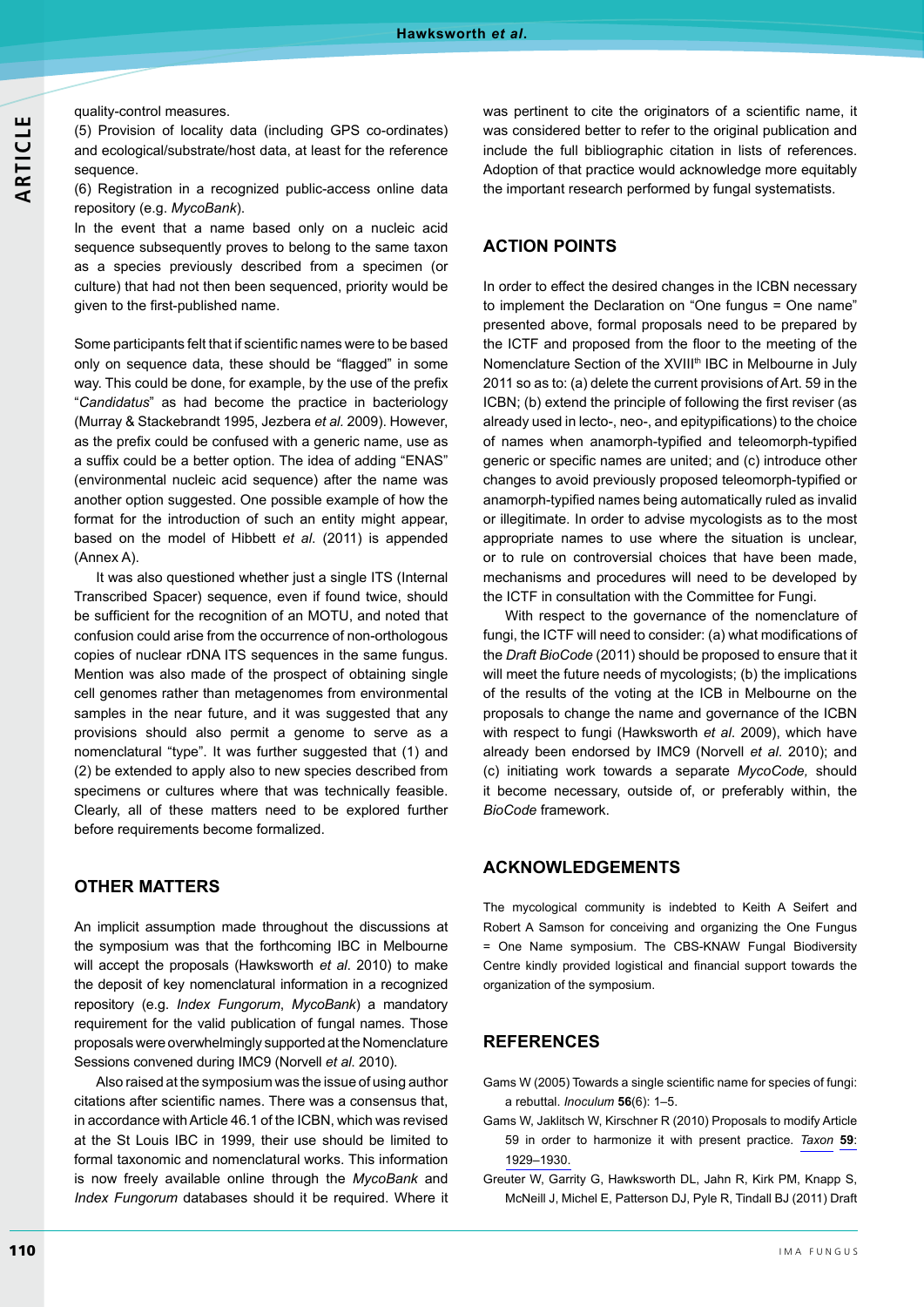BioCode (2011): principles and rules regulating the naming of organisms. *Bionomina* **1**: in press; *[Taxon](http://www.ingentaconnect.com/content/external-references?article=0040-0262()60L.201[aid=9607195])* **60**: [201–212;](http://www.ingentaconnect.com/content/external-references?article=0040-0262()60L.201[aid=9607195]) *Bulletin of Zoological Nomenclature* **68**: 10–28.

- Hawksworth DL (2005) Limitation of dual nomenclature for pleomorphic fungi. *Taxon* **53**: [596–598.](http://www.ingentaconnect.com/content/external-references?article=0040-0262()53L.596[aid=9276092])
- Hawksworth DL (2007) Mycologists speak on nomenclatural issues. *Mycological Research* **111**: 1363–1364.
- Hawksworth DL, Crous PW, Dianese JC, Gryzenhout M, Norvell LL, Seifert KA (2009) Proposals to amend the *Code* to make it clear that it covers the nomenclature of fungi, and to modify the governance with respect to names of organisms treated as fungi. *Taxon* **58**: [658–659;](http://www.ingentaconnect.com/content/external-references?article=0040-0262()58L.658[aid=9395442]) *[Mycotaxon](http://www.ingentaconnect.com/content/external-references?article=0093-4666()108L.1[aid=9344709])* **108**: 1–4.
- Hawksworth DL, Cooper JA, Crous PW, Hyde KD, Iturriaga T, Kirk PM, Lumbsch HT, May TW, Minter DW, Misra JK, Norvell L, Redhead SA, Rossman AY, Seifert KA, Stalpers JA, Taylor JW, Wingfield MJ (2010) Proposals to make the pre-publication deposit of key nomenclatural information in a recognized repository a requirement for valid publication of organisms treated as fungi under the *Code*. *Taxon* **59**: [660-662;](http://www.ingentaconnect.com/content/external-references?article=0040-0262()59L.660[aid=9462993]) *Mycotaxon* **111**: 514-519.
- Hawksworth DL, Sutton BC (1974) Comments on Weresub, Malloch and Pirozynski's proposal for Article 59. *Taxon* **23**: 659–661.
- Hibbett DS, Ohman A, Glotzer D, Nuhn M, Kirk PM, Nilsson RH (2011) Progress in molecular and morphological taxon discovery in fungi and options for formal classification of environmental sequences. *Fungal Biology Reviews* **25**: 38-47.
- Jezbera J, Sharma AK, Brandt U, Doolittle WF, Hahn MW (2009) '*Candidatus* Planktophila limnetica', an actinobacterium representying one of the most numerically important taxa in freshwater bacterioplankton. *[International Journal of Systematic](http://www.ingentaconnect.com/content/external-references?article=1466-5026()59L.2864[aid=9607193])  [and Evolutionary Microbiology](http://www.ingentaconnect.com/content/external-references?article=1466-5026()59L.2864[aid=9607193])* **59**: 2864–2869.
- McNeill J, Barrie FR, Burdet HM, Demoulin V, Hawksworth DL, Marhold K, Nicolson DH, Prado J, Silva PC, Skog J, Wiersema J, Turland N (eds) (2006) *International Code of Botanical Nomenclature (Vienna Code) adopted by the Seventeenth International Botanical Congress, 2005*. [Regnum Vegetabile Vol. 146.] Pp. xviii + 568. Ruggell: A. R. G. Ganter Verlag.
- McNeill J, Turland NJ (2011) Synopsis of Proposals on botanical nomenclature – Melbourne 2011: a review of the proposals concerning the *International Code of Botanical Nomenclature* submitted to the XVIII International Botanical Congress. *[Taxon](http://www.ingentaconnect.com/content/external-references?article=0040-0262()60L.243[aid=9607192])* **60**: [243–286.](http://www.ingentaconnect.com/content/external-references?article=0040-0262()60L.243[aid=9607192])
- Murray RGE, Stackebrandt E (1995) Taxonomic note: implementation of the provisional status Candidatus for incompletely described

procaryotes. *[International Journal of Systematic Bacteriology](http://www.ingentaconnect.com/content/external-references?article=0020-7713()45L.186[aid=9032859])* **45**: [186–187.](http://www.ingentaconnect.com/content/external-references?article=0020-7713()45L.186[aid=9032859])

- Norvell LL (2011) Report of the Nomenclature Committee for Fungi: 17. *Taxon* **60**: [610–613.](http://www.ingentaconnect.com/content/external-references?article=0040-0262()60L.610[aid=9607191])
- Norvell LL, Hawksworth DL, Petersen RH, Redhead SA (2010) IMC9 Edinburgh Nomenclature Sessions. *[Mycotaxon](http://www.ingentaconnect.com/content/external-references?article=0093-4666()113L.503[aid=9416270])* **113**: 503–511; *[IMA Fungus](http://www.ingentaconnect.com/content/external-references?article=2210-6340()1L.143[aid=9613304])* **1**: 143–147; *Taxon* **59**: [1867–1868.](http://www.ingentaconnect.com/content/external-references?article=0040-0262()59L.1867[aid=9607190])
- Ozerskaya SM, Kochkina GA, Ivanushkina NE (2010) Fungal diversity in GenBank: problems and possible solutions. *Inoculum*  **61**(4): 1-4.
- Redhead SA (2010a) Report on the Special Committee on the Nomenclature of Fungi with a Pleomorphic Life Cycle. *[Taxon](http://www.ingentaconnect.com/content/external-references?article=0040-0262()59L.1863[aid=9607189])* **59**: [1863–1866.](http://www.ingentaconnect.com/content/external-references?article=0040-0262()59L.1863[aid=9607189])
- Redhead SA (2010b) Proposals to define the new term 'teleotype', to rename Chapter VI, and to modify Article 59 to limit dual nomenclature and to remove conflicting examples and recommendations. *Taxon* **59**: [1927–1929.](http://www.ingentaconnect.com/content/external-references?article=0040-0262()59L.1927[aid=9416269])
- Reynolds DR, Taylor JW (1991) Nucleic acids and nomenclature: name stability under Article 59. *Regnum Vegetabile* **123**: 171– 177.
- Reynolds DR, Taylor JW (1992) Article 59: reinterpretation or revision? *Taxon* **41**: 91–98.
- Reynolds DR, Taylor JW (eds) (1993) *The Fungal Holomorph: mitotic, meiotic and pleomorphic speciation in fungal systematics.*  Wallingford: CAB International.
- Rossman AY, Samuels GJ (2005) Towards a single scientific name for species of fungi. *Inoculum* **56**(3): 3–6.
- Rossman AY, Seifert KA (eds) (2011) Phylogenetic revision of taxonomic concepts in the *Hypocreales* and other *Ascomycota*  – a tribute to Gary J. Samuels. *[Studies in Mycology](http://www.ingentaconnect.com/content/external-references?article=0166-0616()68L.1[aid=9521640])* **68**: 1–256.
- Seifert KA (ed) (2003) Has dual nomenclature for fungi run its course? The Article 59 debate. *Mycotaxon* **88**: 493–508.
- Seifert KA, Gams W, Crous PW, Samuels GL (eds) (2000) Molecules, morphology and classification: towards monophyletic genera in the ascomycetes. *Studies in Mycology* **45**: 1–230.
- Van Warmelo KT (1979) Proposals for modification of the Code of Botanical Nomenclature: IMC2 proposals. *Taxon* **28**: 424–431.
- Weresub LK, Pirozynski KA (1979) Pleomorphism of fungi as treated in the history of mycology and nomenclature. In: *The Whole Fungus: the sexual-asexual synthesis* (B Kendrick, ed) **1**: 17–30. Ottawa: National Museum of Natural Sciences.